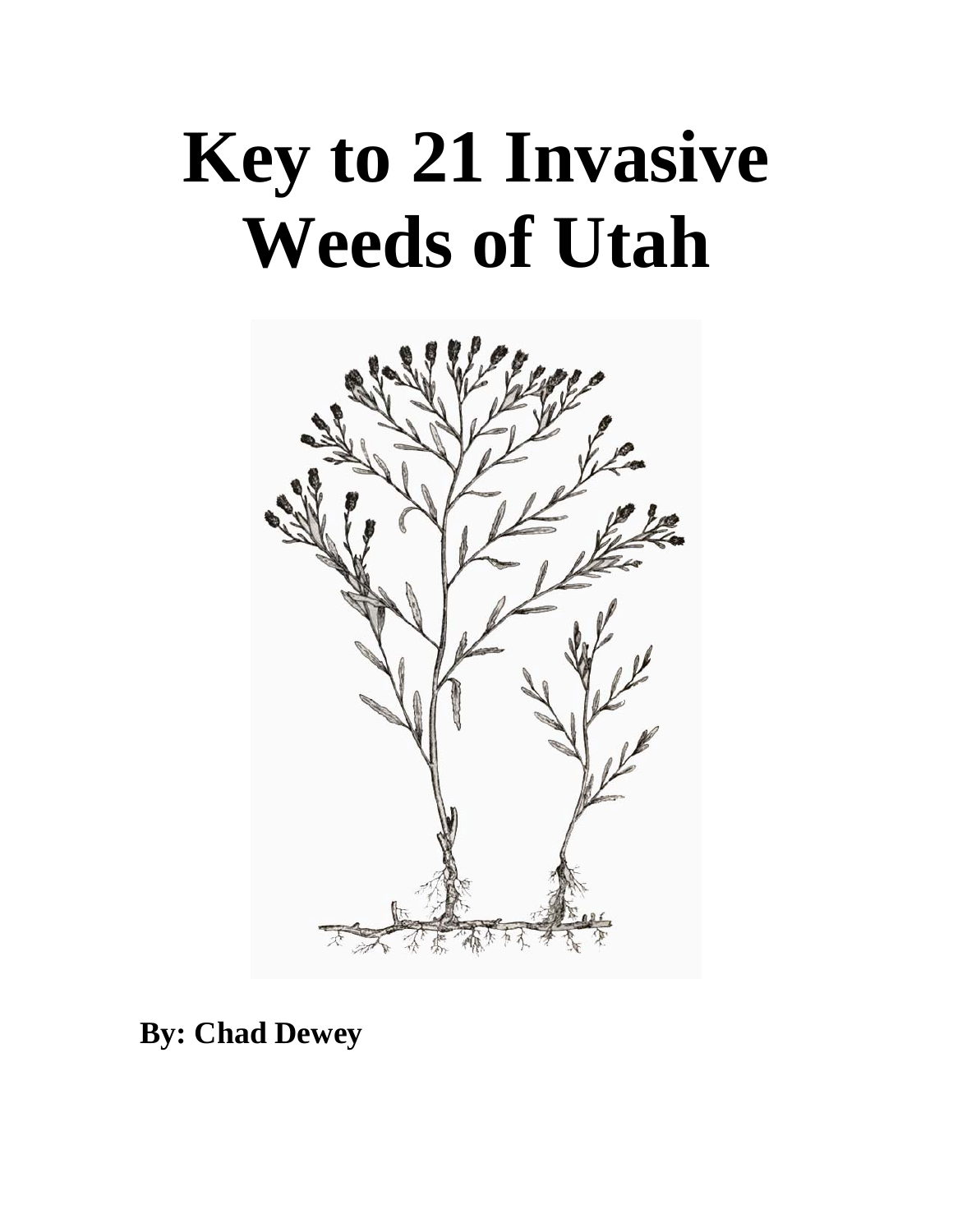This key is designed to help students, grades 9-12, learn how to use a dichotomous key, while also learning some of the invasive weeds that are becoming an increasing problem in our state. The key was created in the simplest form possible, minimizing the use of highly technical terms. Therefore, the key was not created to be used to key out all the weeds of Utah, but to be used in a classroom setting (pressed plants, pictures, or field trips) where the teacher can give students a plant from the key list and have them practice identifying it. This will give students the opportunity to learn how dichotomous keys work without being overwhelmed with unknown terms that tend to confuse them and deter them from using dichotomous keys in the future. Words in capitalized, bold font are defined in the "Terminology" section. A noxious weed field guide should be used with this key.

Three species have been added to the key that are not on the Utah noxious weed list. They are cheatgrass (*Bromus tectorum*), Russian olive (*Elaeagnus angustifolia*), and saltcedar (*Tamarix ramosissima*). These have been added to the list because they are invasive weeds that are very prevalent throughout the state. Because all the weeds on the Utah noxious weed list aren't found in every county of the state, this allows teachers the opportunity to familiarize students with a few other weeds that may be closer to home but are still causing problems and major changes in the ecosystem.

### **Terminology**

Alternate- One leaf or bud to a node, alternating on a stem or shoot. Annual- A plant that lives for only one year. Awn- A slender, threadlike structure coming off the tip of grass seed structures. Biennial- A plant which lives two years. Bract- A small leaf-like structure below a flower. Creeping root system- A horizontal root system that is capable of sending up shoots. Deciduous- Leaves falling at maturity or the end of a growing season. Evergreen- Woody plants that retain their leaves throughout the year. Fibrous root- Consisting mostly of fine, dispersed roots, not a main central root. Glabrous- Smooth, without hair. Herbaceous- Not woody, dying back each year. Inflorescence- The flowering part of a plant, specifically the arrangement of the flowers. Lanceolate- A leaf that is shaped like the head of a spear or lance. Linear- A leaf that is long and narrow. Midvein- Central vein of a leaf. Opposite- Two leaves to a node, directly across from one another. Palmate- Arranged like a hand or the spokes of a wheel. Panicle- A compound cluster of flowers with a main axis and re-branched branches. Perennial- A plant living more than two years. Pubescent- Covered with hair. Rhizome- Underground stem, usually lateral, sending out shoots above ground and roots below.

Seed capsule- A dry, dehiscent fruit that holds the seeds.

Spike- An un-branched inflorescence where the flowers are directly attached to the central axis.

Taproot- A vertical, usually stout root where the main root is readily identified.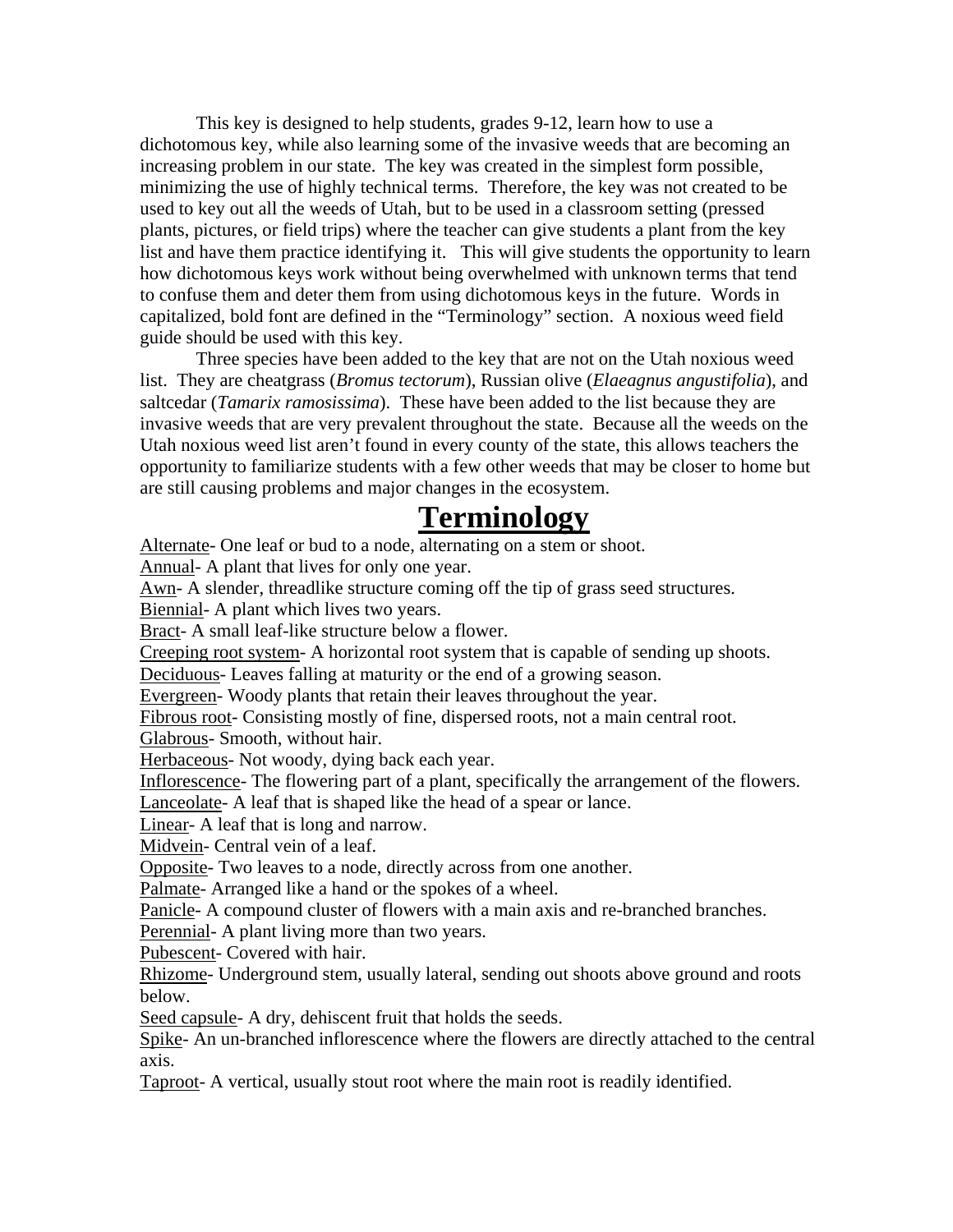

# scale-like leaf

### **A Key to 21 Invasive Weeds of Utah**

1. Is it a grass? If yes, go to 2. -OR- Is it a broad leaf plant? If yes, go to 5.

2. Does it have **RHIZOMES**? If yes, go to 3. -OR-Are the roots **FIBROUS**? If yes, go to 4.

fibrous 3. Is the **INFLORESCENCE**:

**PALMATE**? If yes, it's bermudagrass – *Cynodon dactylon.*  -ORa **SPIKE** (wheat-like)? If yes, it's quackgrass – *Elytriga repens.* -ORa **PANICLE**? If yes, it's Johnsongrass – *Sorghum halepense.* 

panicle **If none of the above, it's not on the weed list.** 

4. Are the **AWNS** twisted, usually longer than 2 inches, and the inflorescence erect? If yes, it's medusahead – *Taeniatherum caputmadusae.* -OR-

Are the awns straight, usually less than 1 inch, and the inflorescence drooping? If yes, it's downy brome – *Bromus tectorum.* 

If neither, it's not on the weed list.

- 5. Is it a woody plant? If yes, go to 6. -OR- Is it an **HERBACEOUS** plant? If yes, go to 7.
- 6. Does it have a yellow flower and a silvery leaf? (Hint: The stems have thorns) If yes, it's Russian olive – *Elaeagnus angustifolia.* -OR-Does it have a pink or white flower and a small green, scale-like leaf? If yes, it's saltcedar – *Tamarix ramosissima.*

If neither, it's not on the weed list.

7. Is it a thistle-like plant with obvious spines? If yes, go to 8. -OR-Is it spineless? If yes, go to 11.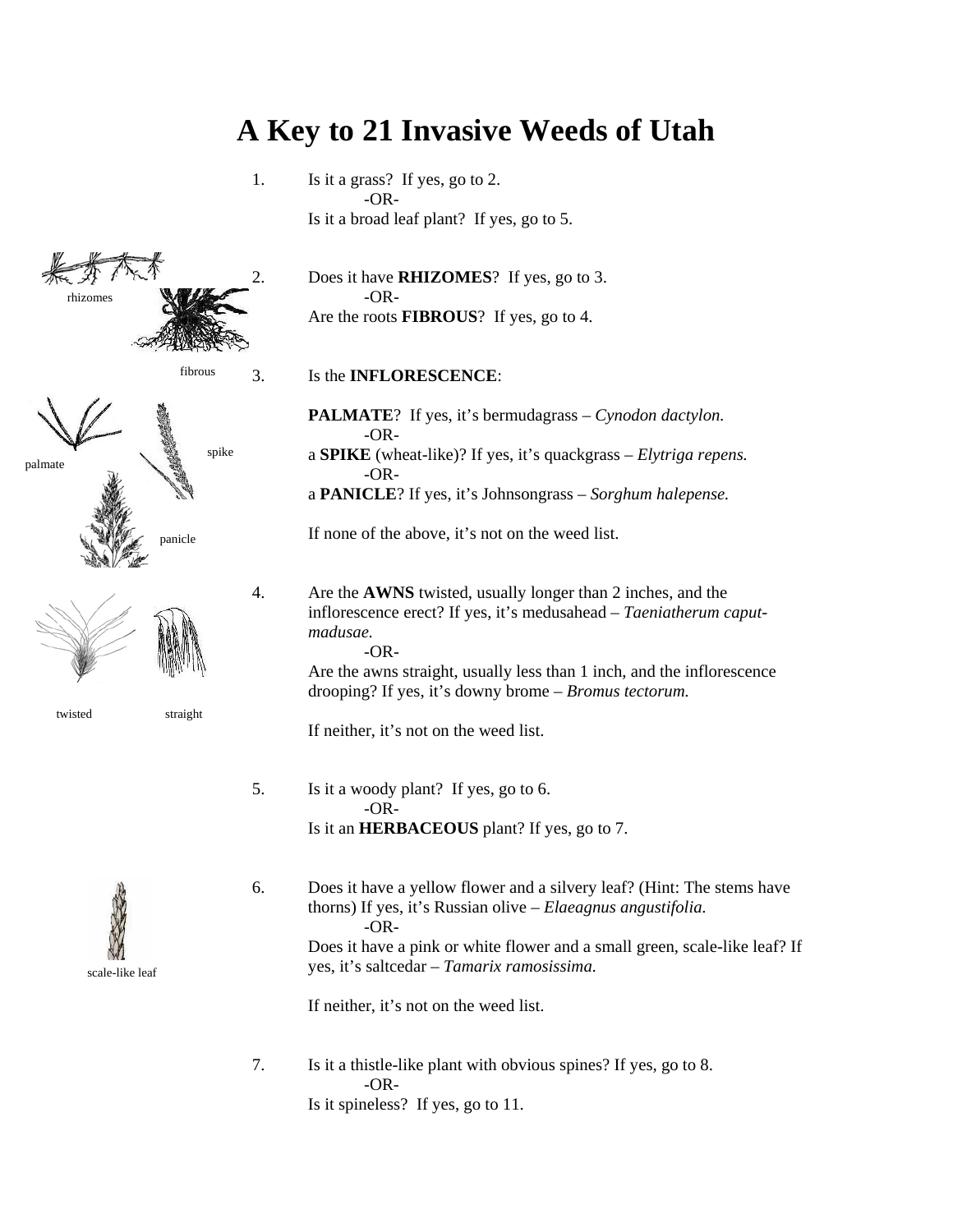

head only











linear

Solitary, drooping heads

Russian knapweed squarrose knapweed







spotted knapweed diffuse knapweed

8. Are the spines absent on the leaves and only on the seed head? (Hint: They also have a yellow flower) If yes, it's yellow starthistle – *Centaurea solstitialis.*  $-OR$ spines on seed Are the spines on the leaves? If yes, go to 9.

> 9. Are the leaves **PUBESCENT** and gray? (Hint: Leaves near the ground can be 1-2 ft long). If yes, it's Scotch thistle – *Onopordum acanthium.*  -OR-

Are the leaves **GLABROUS**, and dark green? If yes, go to 10.

10. Does it have a **CREEPING ROOTSTOCK** and small (1/2-3/4 inch), erect seed heads? If yes, it's Canada thistle – *Cirsium arvense.*  -OR-Does it have a **TAP ROOT** and large (1-3 inches), solitary, drooping flower heads? If yes, it's musk thistle – *Carduus nutans.*

If neither, it's not on the weed list.

11. Does the plant have a flower head? (Hint: Leaves are generally small and **LINEAR**) If yes, go to 12. -OR-

flower head Does the plant have a different flower type? If yes, go to 13.

12. Do the floral **BRACTS** have:

papery, see-through tips? If yes, it's Russian knapweed – *Acroptilon repens.* 

-OR-

spiny tips that curve outward? If yes, it's squarrose knapweed – *Centaurea virgata.* 

-OR-

spiny tips that are dark in color? If yes, it's spotted knapweed – *Centaurea maculosa.*  -OR-

spiny tips that don't curve (hint: it's the only knapweed with white flowers)? If yes, it's diffuse knapweed – *Centaurea diffusa*.

If none of the above, it's not on the weed list.